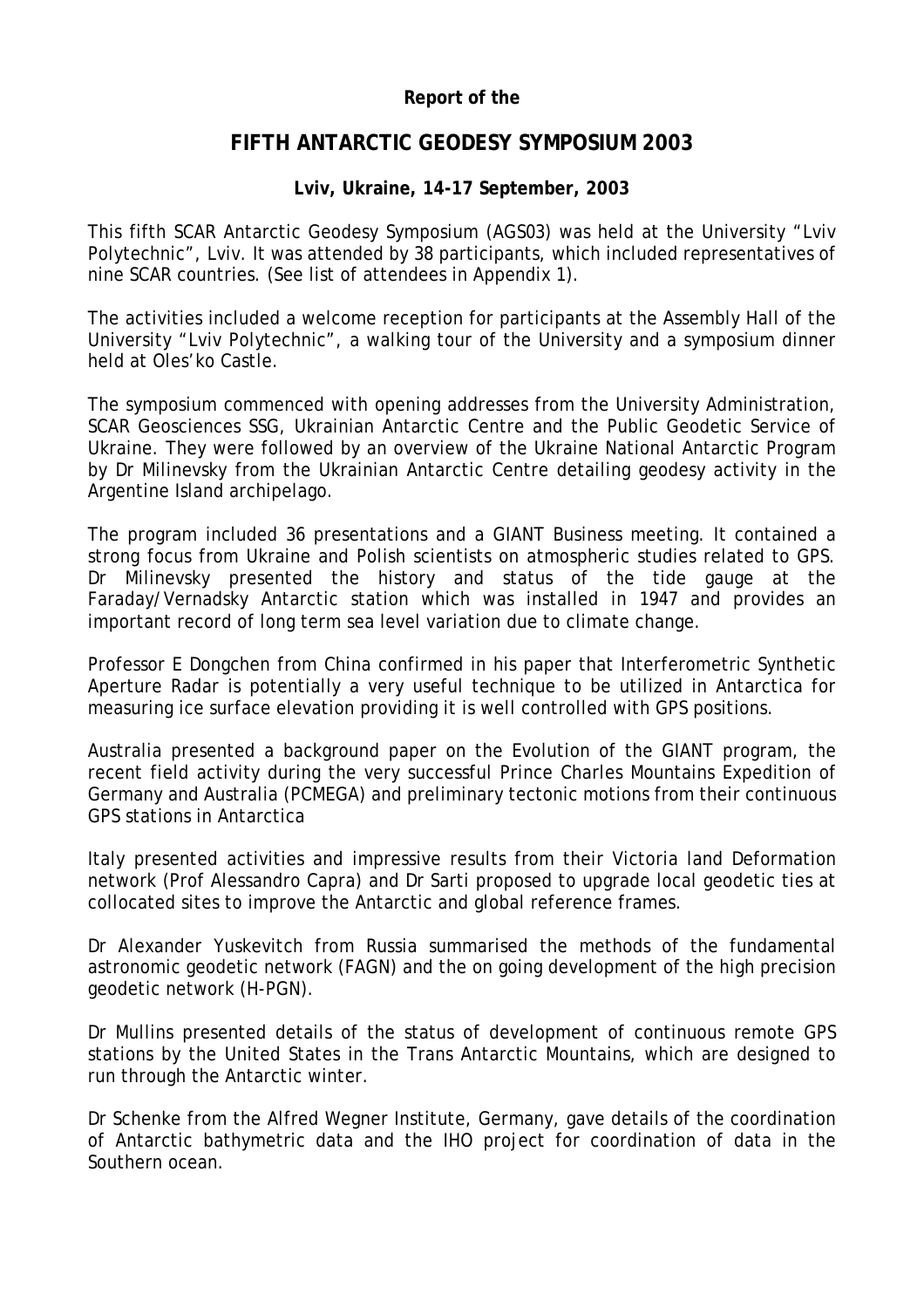The symposium concluded with a GIANT business meeting. Dr Capra summarised progress against milestones of the program set during the XXVI SCAR in Shanghai in 2002. A joint proposal from Italy and Australia was endorsed to study and to improve the stability of the Terrestrial Reference Frame over Antarctica as the basis for precise measurement of small tectonic motion. The need to identify suitable projects for the International Polar Year 2007/2008 was noted. A proposal by Italy to host a further symposium in the series (2005) was unanimously endorsed.

It was a most a successful event which was extremely well hosted by the University Lviv Polytechnic and the Ukrainian Antarctic Centre.

Most participants provided final versions of their papers or abstract summaries and these are to be published as a SCAR Report.

John Manning, Convenor GIANT